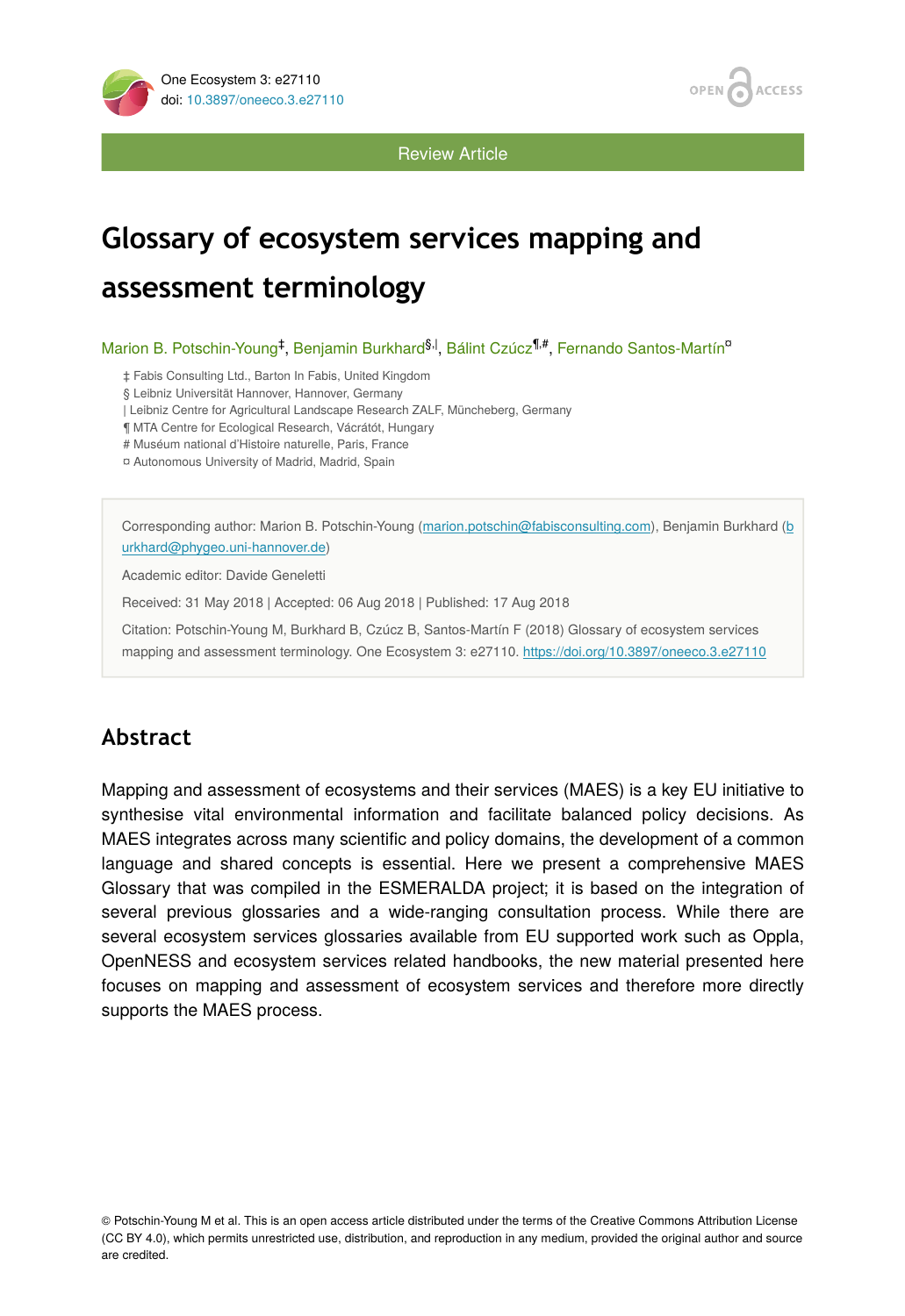#### **Keywords**

Ecosystems, Ecosystem Services, Mapping, Assessment, Terminology, ESMERALDA, OpenNESS, EU Biodiversity Strategy

#### **Introduction**

Mapping and the assessment of ecosystems and their services (MAES) are core to the EU Biodiversity (BD) Strategy 2020. Specifically, Action 5 of the Strategy's Target 2 sets the requirement for an EU-wide knowledge base developed by Member States designed to facilitate balanced policy decisions that take into consideration indirect or non-monetary benefits from Nature that are often overshadowed by economic analysis. MAES outcomes are also intended to provide primary data for EU Biodiversity policy: for developing Europe's green infrastructure; to identify areas for ecosystem restoration; and to provide a baseline against which the goal of 'no net loss of biodiversity and ecosystem services' can be evaluated.

In response to these requirements, the EU Horizon 2020 funded project ESMERALDA (Enhancing ecosystem services mapping for policy and decision-making, www.esmeraldaproject.eu) developed a glossary of terms related to mapping and assessing ecosystem services (ES). This Glossary aimed to collect all terms that are relevant for MAES implementation and related applications at local, regional, national and continental scales. The definitions provided for each term both guide appropriate usage and help to avoid misunderstandings in the complex field of mapping and assessment ecosystem services (see Potschin et al. 2016a for wider discussion).

### **Development of the Glossary**

At an early stage in the ESMERALDA Project which ran between February 2015 – July 2018, a preliminary draft Glossary with 225 working definitions was circulated to the consortium members. These definitions were mainly based on an existing Glossary produced by the OpenNESS project (http://www.openness-project.eu), which listed over 200 ecosystem service related terms and their definitions. While this was extremely helpful because it was available at the beginning of the ESMERALDA project, these terms needed to be tested in relation to the specific focus of ESMERALDA, namely working towards the MAES initiative (Mapping and Assessment of Ecosystems and their Services). The consultation on terms and their usage in ESMERALDA was open until the end of the third year of the project and the outcome of this consortium-internal consultation is now presented here as the 'ESMERALDA Glossary' (Potschin et al. 2016b).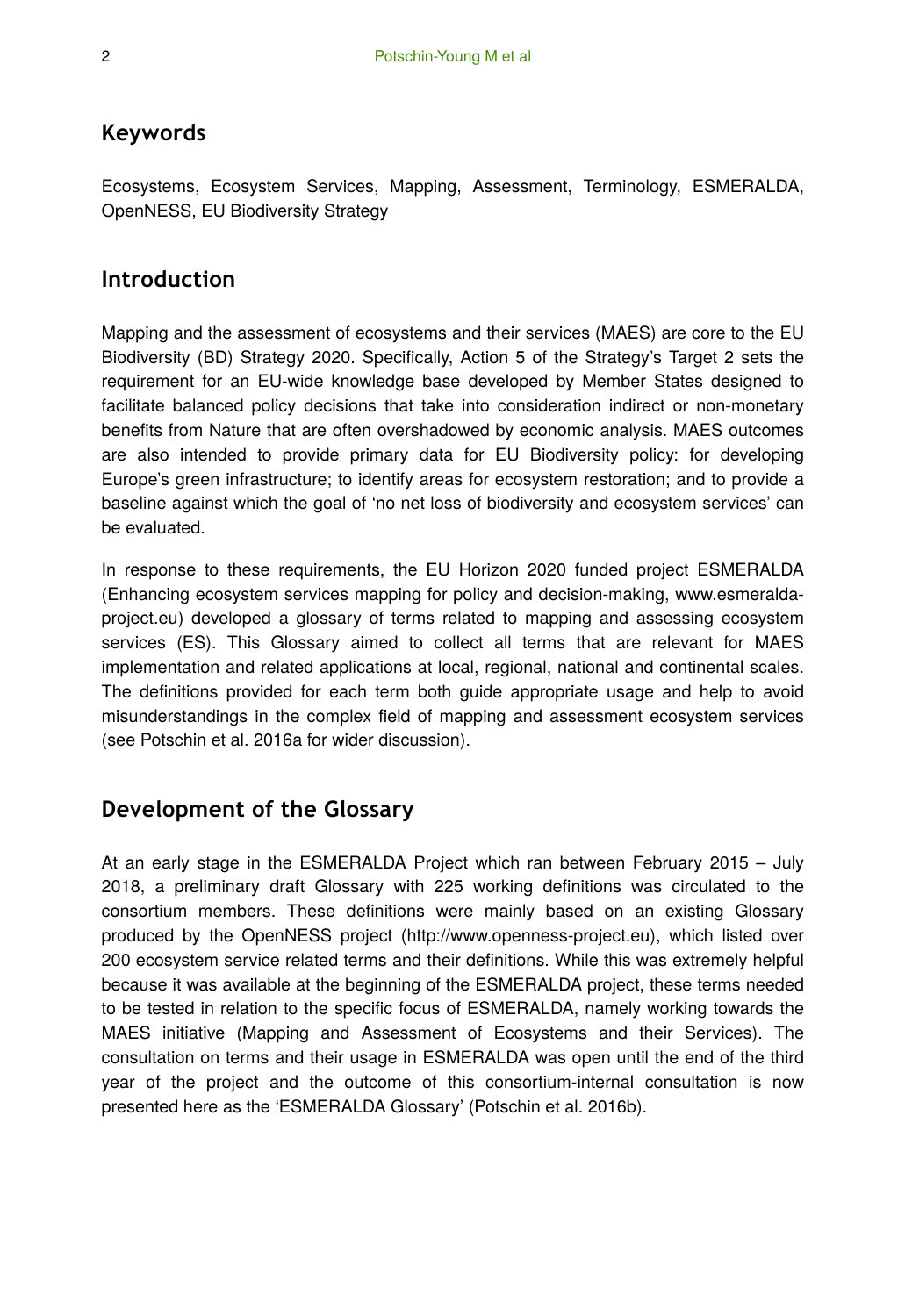#### **The consultation process**

The draft ESMERALDA Glossary (Version 1) was open for on-line consultation and testing for three years. The following changes were made for the final version that is presented here:

- Through the consultation, seven existing working defintions have been changed and adopted for ESMERALDA as part of the working process (e.g. Contingent Valuation, Cost-Benefit Analysis, Cost-Effectiveness Analysis, Integrated Ecosystem Assessment, Multi-Criteria Decision Analysis, Opportunity Costs, Travel Cost).
- Altogether 43 method definitions (categories) developed in ESMERALDA (see ESMERALDA methods compendium, Santos-Martín et al. 2018) have been added.
- A total of 35 terms and definitions from the  $5<sup>th</sup>$  MAES report (Maes et al. 2018) have been added. If terms already existed in the Glossary, the MAES definition 'overrode' existing working definitions and the fact is noted in the comment column.
- The 'Mapping Ecosystem Services' book (Burkhard and Maes 2017) includes a Glossary of 105 ES mapping relevant terms and their definition. The majority is based on the 'original' OpenNESS Glossary. Entries (25) from 'the Mapping Book terms' have also been added or have overridden the original material from OpenNESS. Many of these terms specifically refer to ES mapping.
- The 'European Topic Centre on Biological Diversity Glossary' for ecosystem condition (Czúcz and Condé 2017) contains harmonised definitions for 60 MAES terms with a special focus on terms related to ecosystem condition. A total of 24 of its terms/definitions have already been added to this Glossary through the 5<sup>th</sup> MAES report and 11 further terms were added directly.

As a result of the consultation, the Glossary now contains 301 terms. It should be noted, however, that the terms included do not only reflect ES literature but also the particular subjects that were focused on in ESMERALDA. However, there are no clear boundaries. The original list was constructed through a dialogue in the consortium.

For more details on the process and selection of terms, see Potschin-Young et al. (2018).

#### **Structure of the Glossary**

The entries in the Glossary are arranged in a tabular format so that users can see the background to the terms covered. The columns are as follows:

- '**Term**': The 301 final terms. If there is a commonly used **abbreviation** of the term, this has been added into this column as well.
- '**Definition**': which reflects the agreed definition for the ESMERALDA consortium. If a further term from the Glossary is used in the definition column, the term is written in quotation marks. For example: *Natural asses - A component of 'Natural capital*'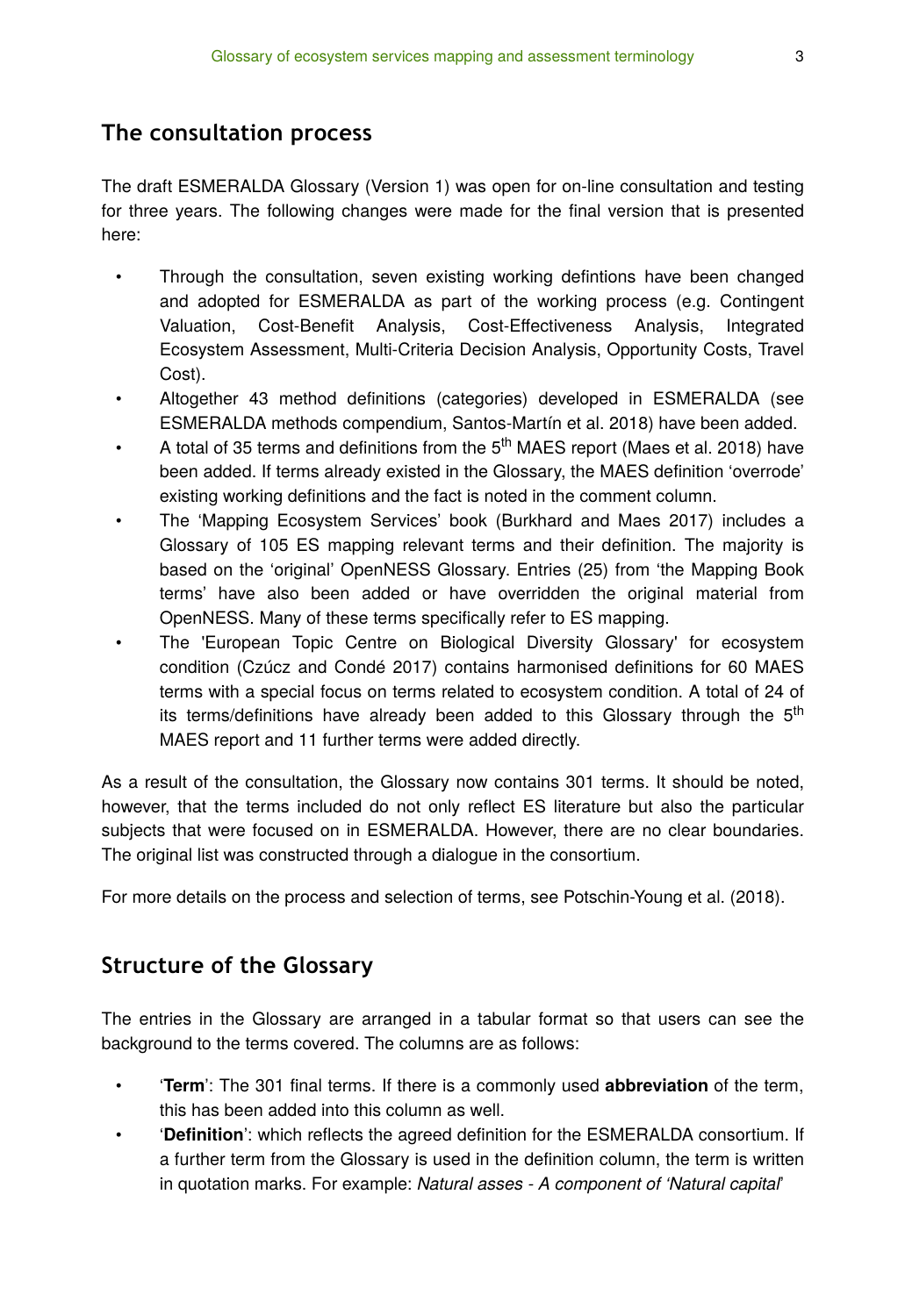- '**Source**': that is from where we took the definition. It should be noted that this does not mean the *origin*, i.e. where it was first used or suggested.
- '**Comment**': here we make reference to the ESMERALDA products (e.g. deliverables) where more information and discussion on the specific term can be found.

#### **Conclusions**

This 'ESMERALDA Glossary' with 301 terms and definitions, as well as references and comments, is the most current and comprehensive Glossary for ecosystem service related terms that is available. Furthermore and as a general experience, it can be said that producing a Glossary with working definitions early in the project was valuable because the consultation process within the consortium proved essential to obtain the 'engagement and approval' of partners.

In preparing this Glossary, we do not suggest that all the terms were originally developed by the ecosystem services researcher and practitioners community, but that they are often used in ES literature and most likely within the ESMERALDA and similar topic related projects. Although some terms may have been used by other people in other disciplines, the main concern has been not to trace their origins but to identify their relevance and applicability for ecosystem assessments. The purpose of the exercise was not to reinvent anything, but through review and refinement, to provide a set of working definitions for the consortium and ultimately for the implementation of MAES/Action 5 in EU member states and other related initiatives and projects.

The ESMERALDA Glossary can be found in the Suppl. material 1.

#### **Acknowledgements**

The original glossary was prepared by the "OpenNESS Glossary editorial team" Marion Potschin (Fabis Consulting, coordinating), Roy Haines-Young (Fabis Consulting), Ulrich Heink (UFZ), Kurt Jax (UFZ) with contributions from P. Berry (UOXF), P. Bezak (ILESAS), B. Czúcz (MTA ÖK), M. García Llorente (UAM), E. Gomez Baggethun (UAB/NINA), C. Görg (UFZ), J. Hauck (UFZ), P. Harrison (UOXF), Z. Izakovicova (ILESAS), C. Kretsch (UNOTT), A.L. Madsen (HUGIN), J. Maes (JRC), B. Martín-López (UAM), G. Martinez Pastur (CONICET), P. Mederly (ILESAS), J. Niemelä (UH), J. Priess (UFZ), E. Primmer (SYKE), G. Rusch (NINA), E. Stange (NINA), M. Termansen (AU), F. Turkelboom (INBO) and V. Yli-Pelkonen (UH).

While we thank the whole consortium for debating meaning and concepts in ecosystem service mapping and assessment in general, we would like to express our particular thanks to the following from the ESMERALDA Consortium for contributing to the Glossary consultation within ESMERALDA: Abi Burns (WCMC), Davide Geneletti (UNIT) and Bettina Weibel (ETH). Special thanks to Joachim Maes (*Joint Research Centre*) for a very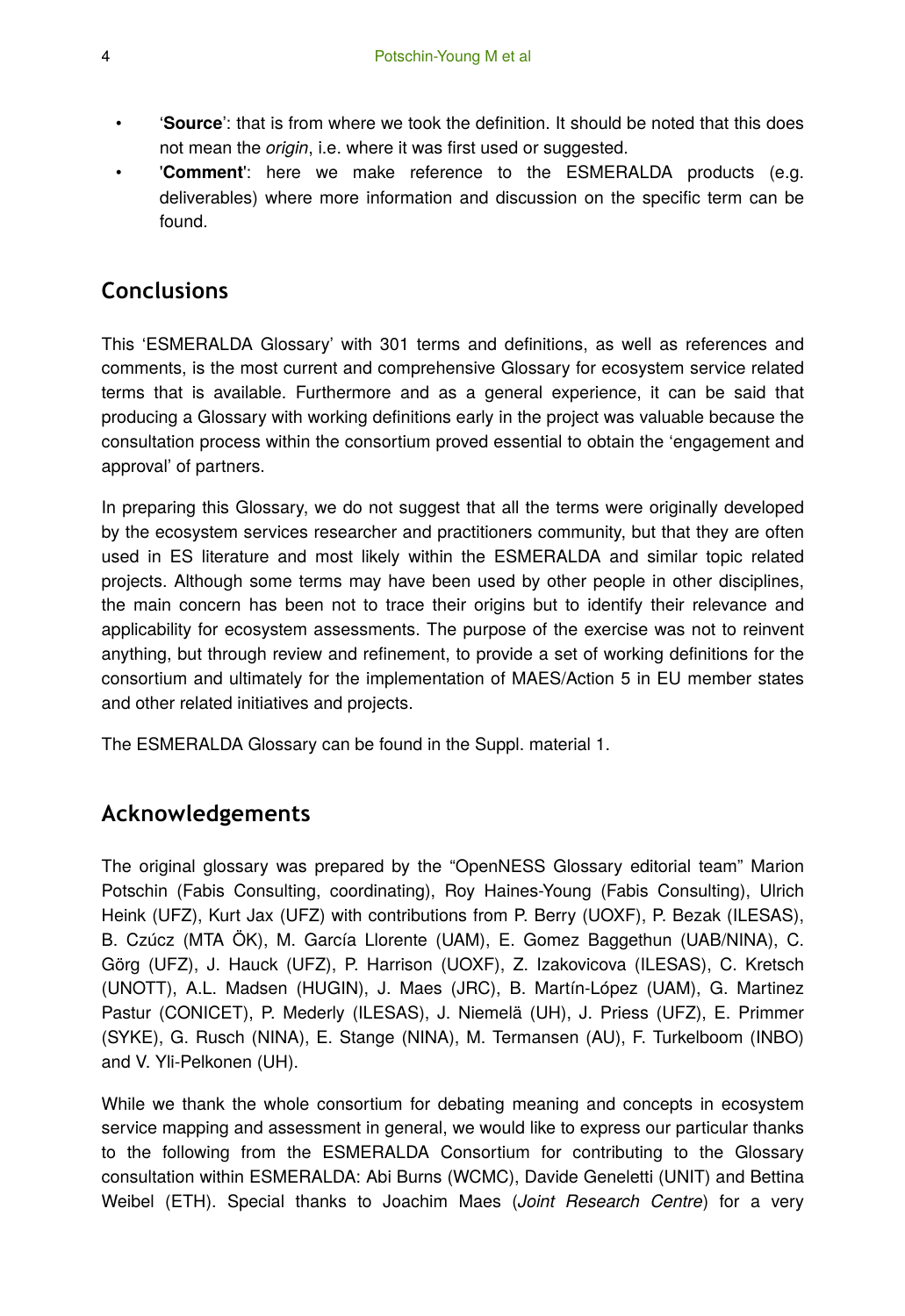thorough proofreading and advice on the Glossary and both reviewers (Joachim Maes, *Joint Research Centre* and Stoyan Nedkov, *Bulgarian Academy of Sciences*) for improving the quality of the manuscript.

#### **Funding program**

The ESMERALDA Project received funding from the European Union's Horizon 2020 research and innovation programme under grant agreement No 642007. The preliminary work within the OpenNESS project received funding from the European Commission Seventh Framework Programme under Grant Agreement No. 308428 (The OpenNESS project; Operationalisation of natural capital and ecosystem services: from concepts to real-world applications).

#### **References**

- Burkhard B, Maes J (Eds) (2017) Mapping Ecosystem Services. Pensoft Publishers, Sofia, 374 pp. [ISBN 978-954-642-830-1]<https://doi.org/10.3897/ab.e12837>
- Czúcz B, Condé S (2017) Note on definitions related to ecosystem conditions and their services based on different glossaries. [https://bd.eionet.europa.eu/Reports/](https://bd.eionet.europa.eu/Reports/ETCBDTechnicalWorkingpapers/Definitions_ecosystem_conditions_and_services) ETCBDTechnicalWorkingpapers/Defi[nitions\\_ecosystem\\_conditions\\_and\\_services](https://bd.eionet.europa.eu/Reports/ETCBDTechnicalWorkingpapers/Definitions_ecosystem_conditions_and_services). Accessed on: 2018-3-07.
- Maes J, Teller A, Erhard M, et al. (2018) Mapping and Assessment of Ecosystems and their Services: An analytical framework for ecosystem condition. Publications office of the European Union, Luxembourg. [ISBN 978-92-79-74287-3[\] https://](https://doi.org/10.2779/41384) [doi.org/10.2779/41384](https://doi.org/10.2779/41384)
- Potschin M, Haines-Young R, Fish R, Turner RK (2016a) Routledge Handbook of Ecosystem Services. Routledge, London and New York, 630 pp. URL: [http://](http://www.routledge.com/books/details/9781138025080/) [www.routledge.com/books/details/9781138025080/](http://www.routledge.com/books/details/9781138025080/) [ISBN 978-1-138-02508-0]
- Potschin M, Haines-Young R, Heink U, Jax K (Eds) (2016b) OpenNESS Glossary (V3.0). Grant Agreement No 308428. OpenNESS URL: [http://www.openness-project.eu/](http://www.openness-project.eu/glossary) [glossary](http://www.openness-project.eu/glossary)
- Potschin-Young M, Burkhard B, Czúcz B, Santos Martín F (2018) Glossary for Ecosystem Service mapping and assessment terminology. Deliverable D1.4 EU Horizon 2020 ESMERALDA Project, Grant agreement No. 642007. ESMERALDA, 49 pp. URL: [http://www.esmeralda-project.eu/getatt.php?](http://www.esmeralda-project.eu/getatt.php?filename=ESMERALDA%20D1.4_14964.pdf)filename=ESMERALDA% [20D1.4\\_14964.pdf](http://www.esmeralda-project.eu/getatt.php?filename=ESMERALDA%20D1.4_14964.pdf)
- Santos-Martín F, Viinikka A, Monomen L, Brander L, Vihervaara P, Liekens I, Potschin-Young M (2018) Creating an operational database for Ecosystems Services Mapping and Assessment Methods. One Ecosystem 3 (e26719): . [In One Ecosystem 3: . doi:]. <https://doi.org/10.3897/oneeco.3.e26719>